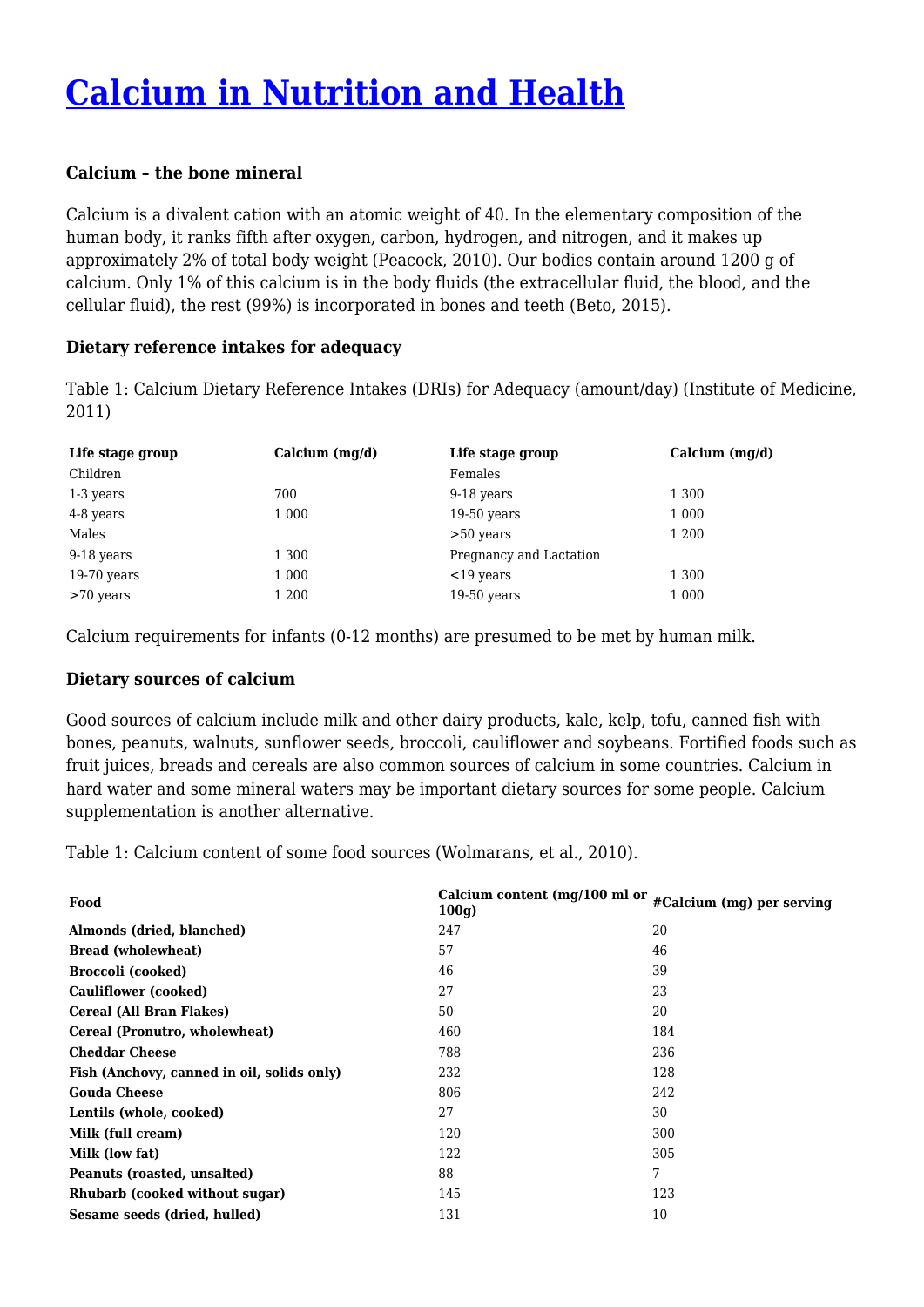| Soybeans (dried, cooked)      | 102 | 112 |
|-------------------------------|-----|-----|
| Spinach (cooked)              | 136 | 116 |
| <b>Sunflower seed (dried)</b> | 116 | 9   |
| Tofu (fried)                  | 372 | 465 |
| <b>Walnut (dried)</b>         | 94  | 8   |
| Yoghurt (fruit)               | 145 | 254 |
| Yoghurt (plain)               | 150 | 263 |

#Serving sizes based on: 85 g (half cup) of vegetables, 80 g (2 slices) of bread, 30 g of cheese, 55g of canned fish, 250 ml (cup) of milk and juice, 175g of yoghurt, 125 g (half cup) of tofu, 110 g (half cup) of soybeans, 8 g for nuts and seeds and 40 g of cereal.

## **Absorption and bioavailability of calcium from the diet**

Foods and diets are far more than the sum of their single nutrients. Single nutrients are not consumed in isolation – many factors within a food influence the effects of a single nutrient and it is inaccurate to generalize about the effects of a single nutrient without considering the food it is present in. Calcium must be in a soluble form, generally ionized (Ca2+), at least in the upper small intestine or bound to a soluble organic molecule before it can cross the wall of the intestine (Guéguen & Pointillart, 2000).

Absorption is taking place from the first and second part of duodenum against concentration gradients. When calcium intake is adequate, differences in bioavailability, as from increased solubilisation, play no or only a minor role in the amount of calcium that is absorbed or deposited in the skeleton. When, however, the dietary calcium intake is low and in the form of poorly soluble or poorly digestible sources (e.g., some green leafy vegetables), the decrease in calcium absorption compared to a source like milk becomes nutritionally significant (Bronner & Pansu, 1999).

The absorbability of calcium affects calcium utilisation by the body. Several molecules in the diet solubilise calcium or keep it in solution within the ileum, in particular phosphor-peptides derived from casein and amino acids like L-lysine and L-arginine, which form soluble chelates with calcium (Scholz-Arens & Schrezenmeir, 2000). Lactose, lactic acid and other carbohydrates, which are more gradually absorbed, also have an effect, but the mechanism involved is still a matter of controversy. It is now generally agreed that lactose, at least in high doses (15% – 30%), increases the passive absorption of calcium (Guéguen & Pointillart, 2000; Kwak, et al., 2012). Bacterial fermentation may also enhance calcium absorption in fermented milk (Pretorius & Schönfeldt, 2013).

On the other hand, organic acids such as oxalate (found in green leafy vegetables) and phytates (found in grain products) forms insoluble complexes with calcium at near-neutral pH values and may decrease calcium absorption (Kärkkäinen, et al., 1997; Heaney, et al., 1988). Calcium found in vegetables or other non-fluid foods cannot go into solution until at least some part of the food has been digested. Calcium must be dissociated from its ligands in a foodstuff prior to absorption. Therefore foods with high fibre content are likely to be poorer sources of calcium than foods that contain less or no fibre but an equivalent amount of calcium (Bronner & Pansu, 1999).

From a nutrition standpoint, both calcium content and bioavailability are important. Bioavailability is simply the proportion of an ingested nutrient that is available for metabolic processes and storage (Schönfeldt, et al., 2016). Bioavailability is a major issue with dietary calcium, as it can vary significantly in different dietary sources. Intestinal calcium absorption from dairy products has been estimated to range between 32% and 35%, but from spinach (rich in oxalates) it was a mere 5% (Weaver, et al., 1999). In practical terms this suggests that although the label indicates the foods or beverages have the same calcium per serving, in fact the bioavailability, or the amount of calcium the body absorbs and uses from the food will be different. Dairy is not the only food with a high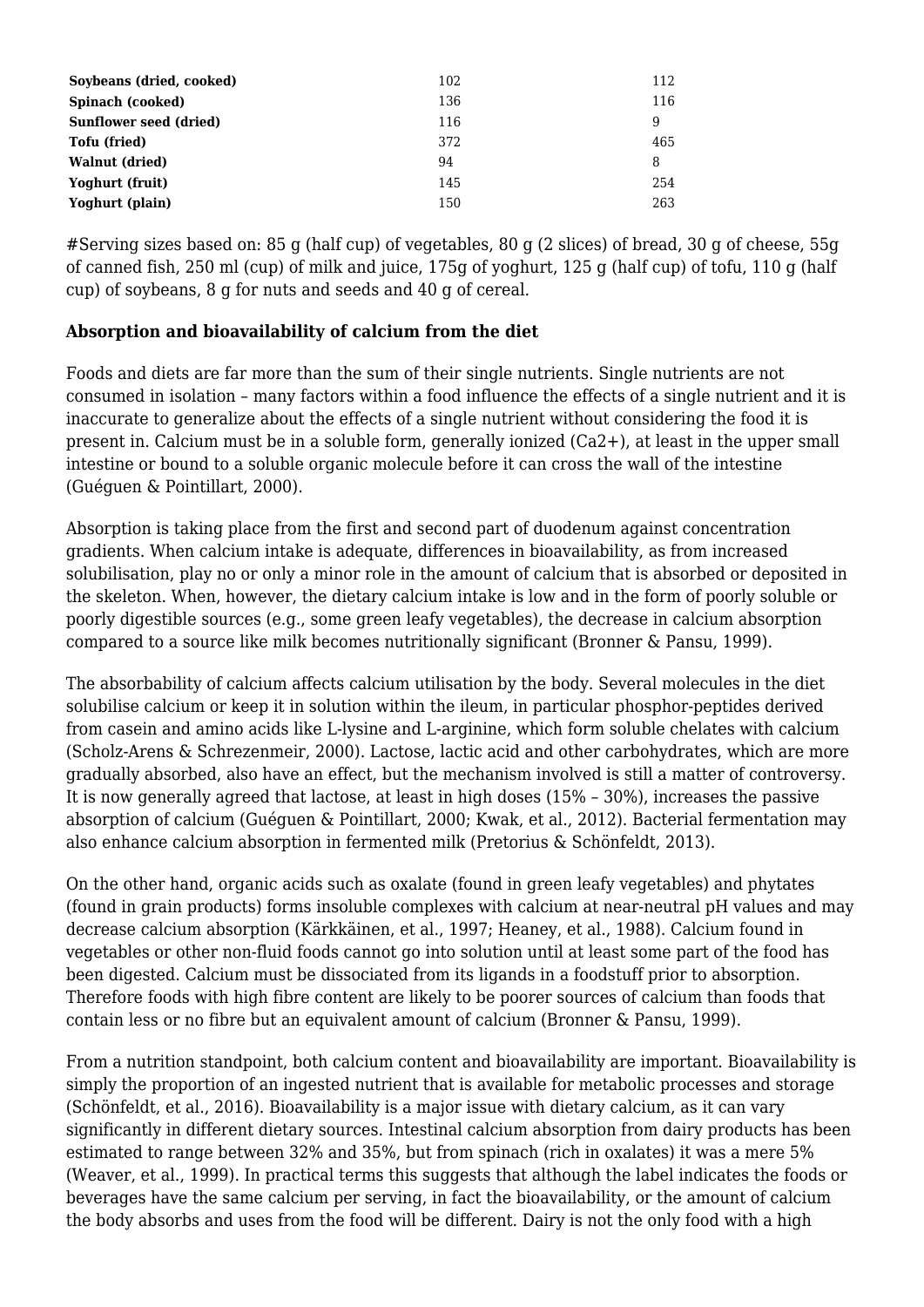calcium bioavailability. Calcium in cabbage, bok choy (type of Chinese cabbage) and broccoli is also highly bioavailable. However, because their total calcium content is lower than in dairy, you would need to eat a lot more servings to reach the DRI for calcium.

It is important to always remember that it is difficult to discuss calcium alone. Calcium metabolism is a collaborative process between involving other nutrients, such as phosphorus, vitamin D and protein.

## **Calcium to Phosphorus ratio**

In human milk the ratio of calcium to phosphorus is as much as 2:1 or slightly higher. In cow's milk the ratio is typically 1:0.8. It has been suggested that the extra phosphate somehow "leaches calcium out of the bones" into the urine, but this has not been proven. Phosphorus does inhibit calcium absorption to a small degree, but it also reduces calcium excretion. Adequate intakes of calcium and phosphorus are required for normal bone mineralisation (Heaney, 2009; Peacock, 2010). There are indications that excess phosphorus in the diet (eg. high consumption of soda drinks) may adversely affect bone health, but it must be remembered that this is in the context of the overall diet, and that merely comparing ratios in individual foods cannot predict the effects in the body when other foods are also consumed. It is reported that a Ca:P molar ratio higher than 0·50 is sufficient when dietary Ca intake is at the recommended level (Kemi, et al., 2010).

# **Lactose intolerance**

The lactose concentration in bovine milk is about 5 g / 100 ml (Wolmarans, et al., 2010). People often confuse a milk allergy with lactose intolerance, but they are not the same thing. Lactose intolerance is common in many adults throughout the world, and is caused by deficiency of intestinal lactase. Avoiding all lactose is seldom necessary, and persons with lactose intolerance can usually ingest limited amounts of milk without having negative symptoms. To ingest milk with a meal may also improve tolerance. Instead of drinking regular milk, fermented milk, yoghurt and cheese may be an alternative option, as fermented dairy products contains less lactose than fresh milk, and it also may contain bacterial lactase that may be activated when the fermented milk reaches the gut (Haug, et al., 2007).

# **Nutritional Habits**

Bone formation and maintenance is a lifelong process. Early attention to strong bones in childhood and adulthood will provide more stable bone mass during the aging years.

Both adolescents and elderly populations often have high risk of calcium deficiency due to dietary habits. Adolescents throughout the world are growing in risk due to dietary pattern changes. Many adolescents decrease calcium intake by substituting milk with soda drinks or due to eating disorders. The elderly are at risk for multiple reasons including low calcium intake over time, medication interactions that may decrease dietary calcium absorption, and osteoporosis that changes bone formation and strength (Beto, 2015).

Consumption of adequate dietary calcium can be accomplished within a variety of tastes and lifestyle choices. For most individuals, liberal consumption of dairy products is the easiest approach and is the least restrictive. On the other hand, those who choose to meet their calcium needs completely from plant sources need to be aware of not only the calcium content of plants but also the bioavailability of the calcium because other plant constituents can inhibit calcium absorption.

## **Bibliography**